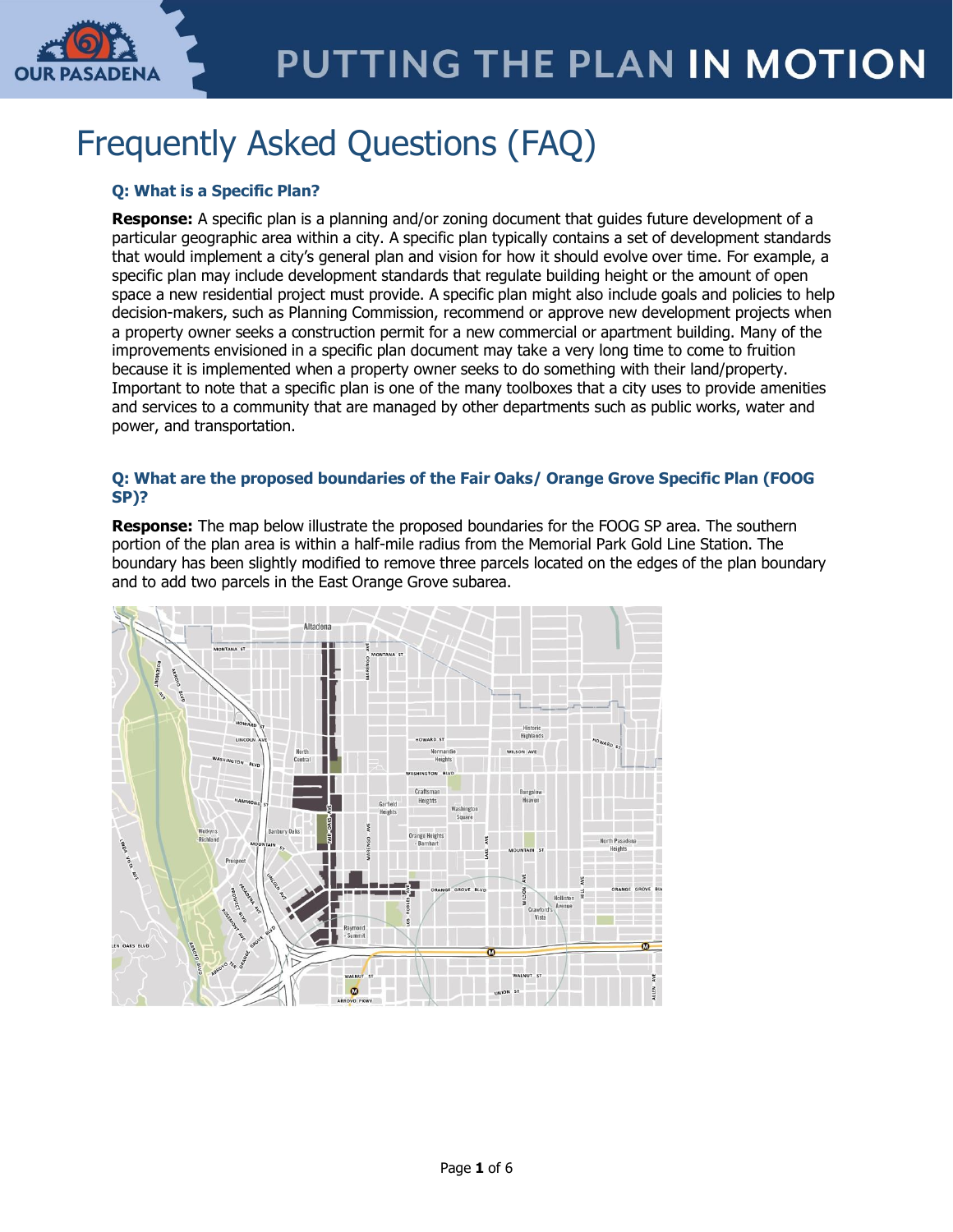

### **Q: What are the current building height limits compared to the height limits being considered for the FOOG SP?**

**Response:** Maximum building height requirements being considered in the Specific Plan vary by zoning districts. The following maps compare maximum building heights currently allowed by the Zoning Code with height limits being considered for the Specific Plan. The La Pintoresca, Robinson Park, and East Orange Grove subareas would generally retain a similar height limit of 36 feet or 39 feet. The proposed increase from 36 feet to 39 feet is to enable projects to meet the 15-foot ground floor requirement. (The 39-foot height maximum assumes a 15-foot ground floor, and two 12-foot tall upper stories.) In the FOOG-MU-87 zone, the height maximum of 51 feet and up to four stories have been calibrated to the FAR and Density maximums to allow for higher residential capacity in order to meet local and regional housing needs and support local businesses.



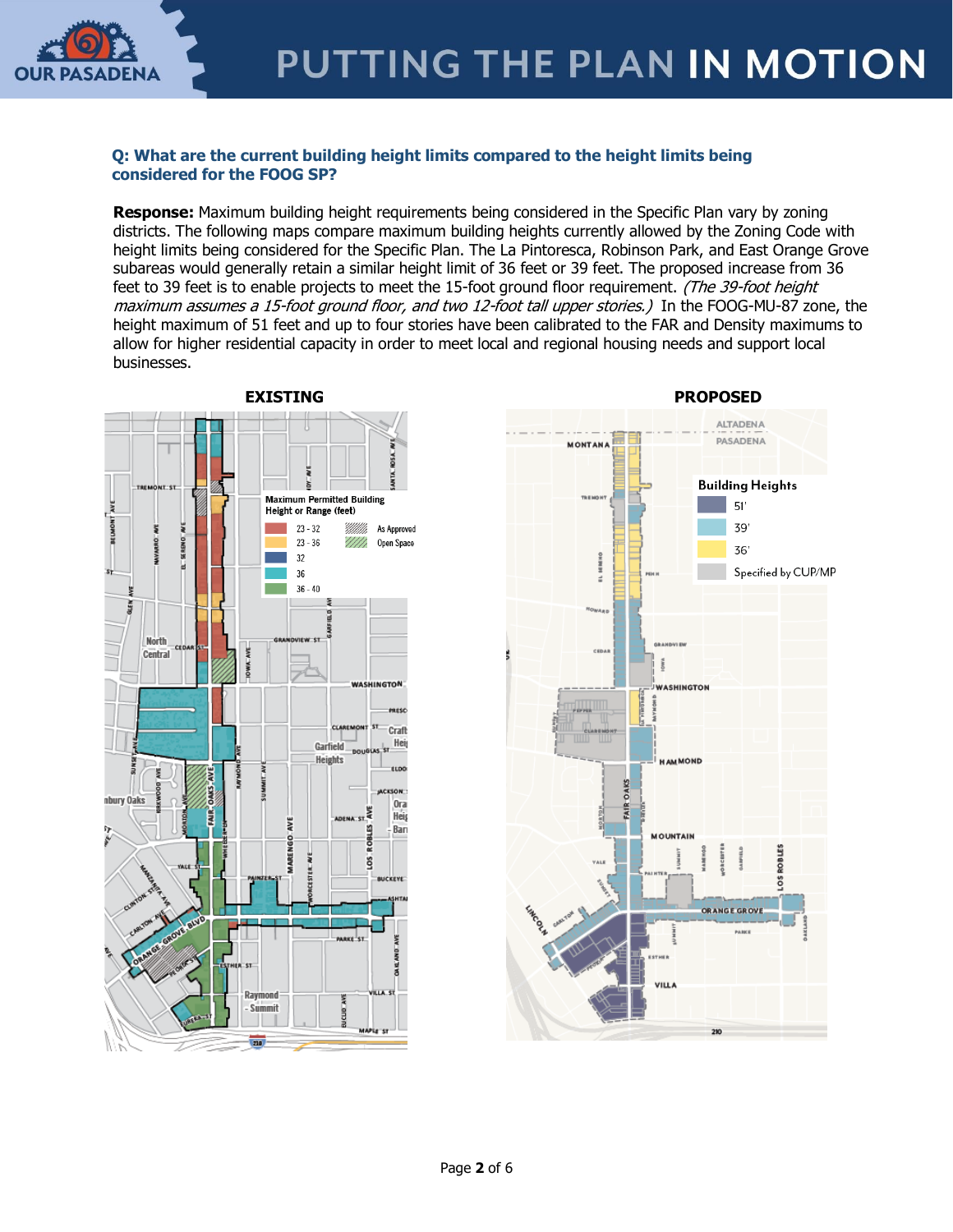

# **Q: Would the FOOG SP require new development to adhere to a specific architectural style?**

**Response:** The draft development and design standards for the FOOG SP are crafted to allow a wide variety of architectural styles. The standards focus on ensuring that new buildings, irrespective of its architectural style, are well designed and articulated and that it overall contributes to the existing urban fabric and character of the neighborhood.

### **Q: A couple of historic homes were recently relocated into this area - i.e. the Pinney and Decker homes. How will the FOOG SP address new development adjacent to historic resources?**

**Response:** The FOOG SP supports preservation of historic resources, and proposes modified standards for adjacent properties to ensure that historic structures do not appear diminished or incongruous with new developments that take form in the surrounding area. New development adjacent to designated historic resources will be subject to modified street setback, streetwall, and upper story stepbacks.

### **Q: How will the FOOG SP address transitions to adjacent residential neighborhoods?**

**Response:** The FOOG plan includes setback and stepback requirements between buildings to help ensure context-sensitive massing transitions, including transitions to residential neighborhoods or historic properties, as shown on this cross-section.



### **Q: What is a "frontage zone"? Please explain.**

**Response:** The term frontage zone is defined in [Pasadena's Street Design Guide](https://www.cityofpasadena.net/transportation/wp-content/uploads/sites/20/Pasadena-Design-Guidelines-3-22-17.pdf) and refers to the area fronting the building that is within the public-right-ofway, as shown on this diagram. The frontage zone allows for things such as doors and elements that protrude from the building face to maintain a clear walkway for pedestrians. Setbacks can enhance the building frontage zone by providing room for landscaping and outdoor dining.



### **Q: How will the FOOG SP address climate changes?**

**Response:** Street trees play an important role in keeping cities livable, sustainable and resilient. Trees improve air quality, increase urban biodiversity, and help reduce carbon emissions. In addition to environmental benefits, trees provide health, social, economic, and aesthetic benefits to communities. Requirements based on guidance from the City's Master Street Tree Plan will increase street tree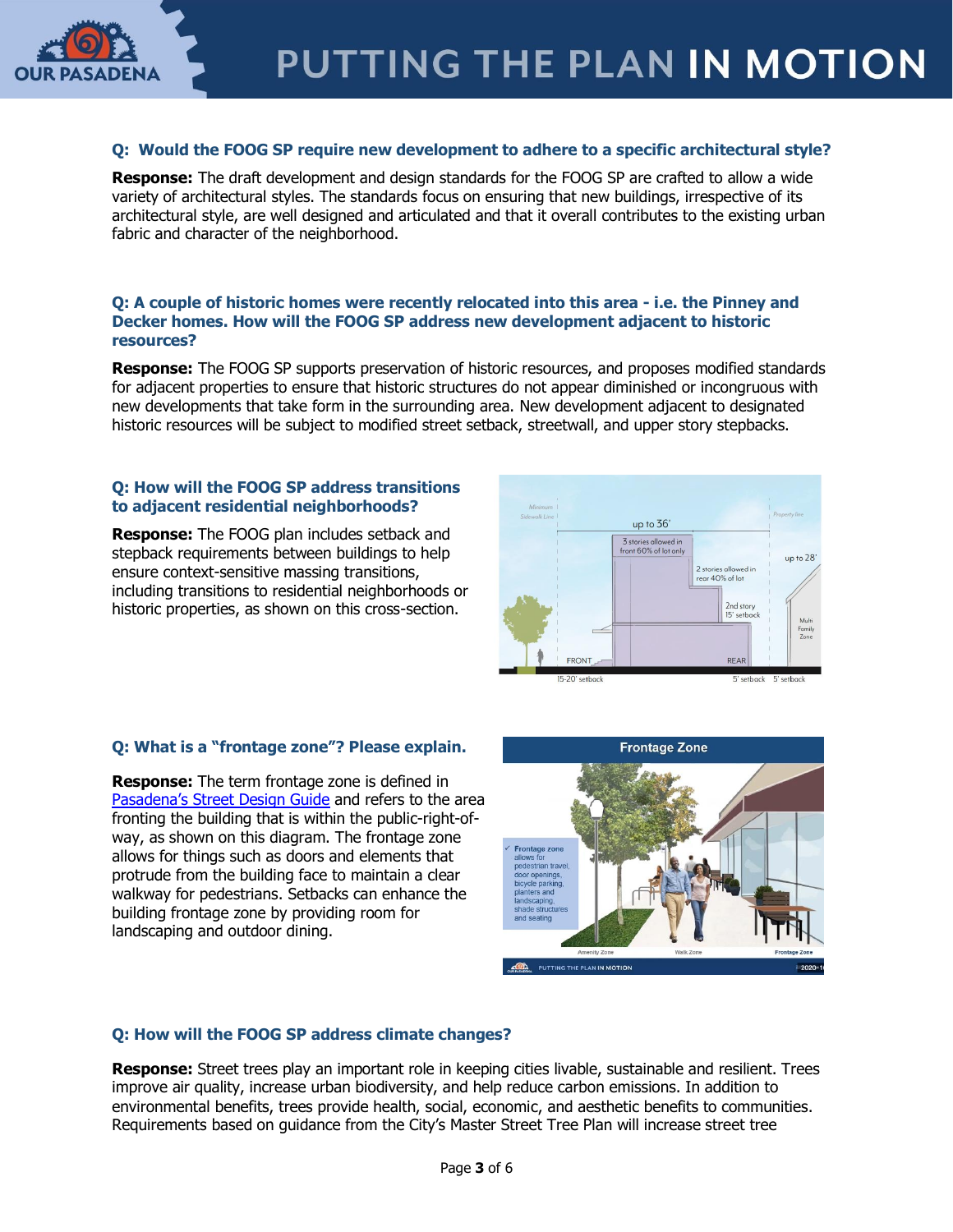

# PUTTING THE PLAN IN MOTION

coverage and require the preservation or introduction of certain tree species. In adherence with these street tree standards and guidelines, new development will contribute to an enhanced shade canopy that helps to reduce the urban heat island effect, decrease sidewalk temperatures, enhance pedestrian comfort, and improve the visual experience of the street. Parkways, landscaped or permeable areas within the sidewalk, also play an important role in today's urban landscape by improving pedestrian comfort, increasing sustainability, and enhancing the aesthetic character of the public realm. By expanding the permeable area around street trees, parkways increase rain and stormwater capture, leading to improved street tree health and larger tree canopies, which creates cooler temperatures for pedestrians and reduces pollution in our nearby waterways.

### **Q: How will the FOOG SP implement the City's Bicycle Transportation Action Plan?**

**Response:** The Department of Transportation is responsible for the implementation of the Mobility Element, including the Bicycle Transportation Action Plan, and any improvements that might occur within public streets. As part of this program, the FOOG SP proposes to include amenities that would further support bicycle use, such as ensuring that new development provide bicycle parking and create walkable districts.

### **Q: What are development caps?**

**Response:** The City has set a precedent of adopting development caps that are applied to each existing specific plan area in order to moderate growth over time and reflect the level of development that is consistent with the guiding principles of the General Plan. The caps serve to guide the appropriate level of development envisioned in various areas of the City. The principle of directing growth into the specific plan areas has been a central tenet of Pasadena's General Plan since 1994 and it continues to be a central theme today. Directing development into specific plan areas and then applying development caps to those areas is the mechanism through which the City regulates the overall amount of residential and nonresidential development that could occur through a given horizon period.

The following development caps regulate building intensity and population density consistent with the designations established by the 2015 General Plan Land Use Diagram for the LASP area.

| Specific Plan Area      | Residential Units | <b>Commercial Square Feet</b> |
|-------------------------|-------------------|-------------------------------|
| Fair Oaks/ Orange Grove | 325               | 300,000                       |

The General Plan also allows for the review of the development caps every five years, and the ability to modify, as necessary, to reflect development that has occurred, its impacts, evolving market and economic conditions, and consistency with community values. Modifications to the development caps would require a General Plan Amendment, which requires approval from City Council.

### **Q: What is the Inclusionary House Ordinance? How does the specific plan encourage developers to build the 20% affordable units on-site rather than just paying the in-lieu fee?**

**Response:** The City has been a leader in terms of requiring affordable units in development. In 2001, the City of Pasadena became one of the first cities in southern California to enact an Inclusionary Housing Ordinance. This ordinance requires that any new housing development project that has 10 or more units must set aside a percentage of those units to be rented or sold at affordable rates. In 2019, the ordinance was updated to increase the percentage from 15% to 20%. Among the 20% of units that are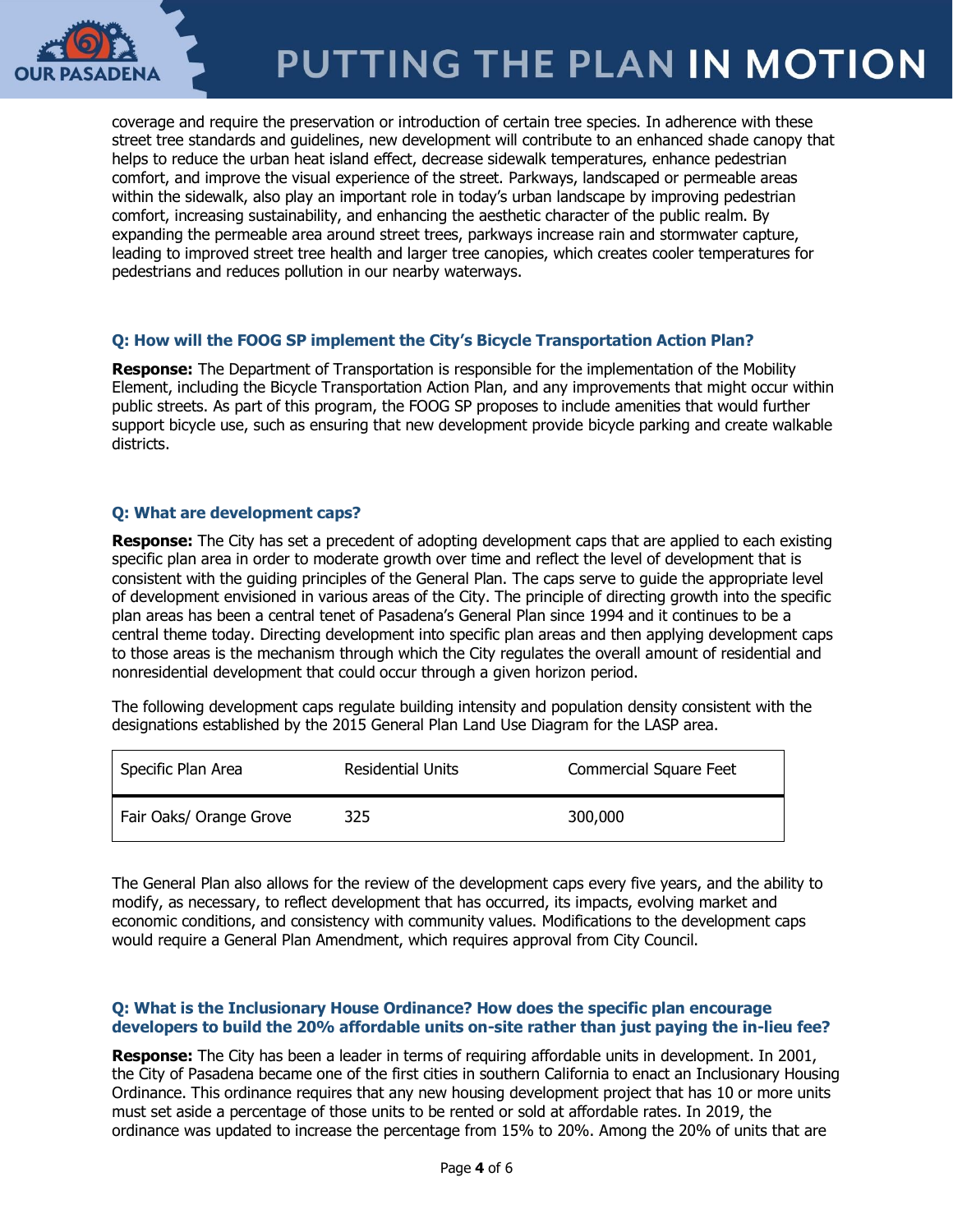

required to be affordable, 5% must be affordable to Very Low Income households, 5% to Low Income households, and 10% to Moderate Income households if the units are rental. For projects that build units for sale, all 20% may be affordable to Moderate Income households. State law requires cities that have Inclusionary Housing Ordinances to provide alternative ways for developers to comply other than building the actual units on the same site as the project. Pasadena provides two alternatives – building the units in a different location in the City (also referred to as "off-site"), or paying an in-lieu fee. All fees collected as part of the in-lieu alternative are used to preserve existing affordable housing in the City, build new affordable housing projects in Pasadena, or other various strategies to support housing affordability.

The City created a local affordable housing concession menu that includes a list of concession items, such as height addition, parking reduction, that are more attractive for developers to use. Developers who utilize the concession menu would have to provide those units on site.

# **Q: How has COVID-19 pandemic influenced the FOOG SP?**

**Response:** The COVID-19 pandemic has prompted many discussions, including discussion about reimaging public spaces and expanding access to these spaces. Fortunately, expanding open space opportunities is a fundamental objective of the overall SP Update Program. As drafted, the FOOG SP would require new developments to provide access to more usable open space for recreation and leisure activities for its tenants and/or the public. Requiring more open space opportunities, such as balconies, patios, plazas, or paseos, brings a number of benefits toward creating healthy and livable communities, ranging from health, enhanced residential setting, environmental, social, safety, and economic benefits. This pandemic has underscored the need for open spaces and the team will continue to explore opportunities and think creatively on how to best expand open space opportunities throughout the plan area.

# **Q: Please provide an overview of the program's outreach efforts?**

**Response:** The FOOG SP update is part of a larger effort to update all eight Specific Plans in the City. The Our Pasadena program launched in early 2018 and several events have been held to engage the community. In addition to the events listed below, the Our Pasadena team has been proactive in building partnerships with the Pasadena Youth Ambassadors, youth organizations such as Adelante Youth Alliance, Pasadena Education Network through the Pasadena Unified School District, local newspapers and businesses. Notifications are also included in Pasadena's In Focus flyer that goes out to every household in the City. We are currently in the third round of workshops and postcards were mailed out to every owner and occupant living within 500 feet of the Specific Plan boundary.

Below is a list of past engagement events. Click on each event to view workshop summaries and materials.

- [Community Open Houses](https://www.ourpasadena.org/march-open-houses) (March 2018)
- [Round 1 Workshop](https://www.ourpasadena.org/app_pages/view/200) (July 12, 2018)
- [Round 2 Workshop](https://www.ourpasadena.org/FOOG-Round2-Materials) (April 11, 2019)
- [Community Walking Tour](https://www.ourpasadena.org/FOOG-WalkingTour--Summary) (July 20, 2019)
- [Youth Engagement](https://www.ourpasadena.org/student-engagement)
	- o Our Pasadena- Student Summit
	- o Youth Educational Workshops

In addition, to encourage public participation of all groups, materials on the FOOG SP have been provided in Spanish and a translator was available during the workshop webinar to reflect the demographics in Northwest Pasadena.